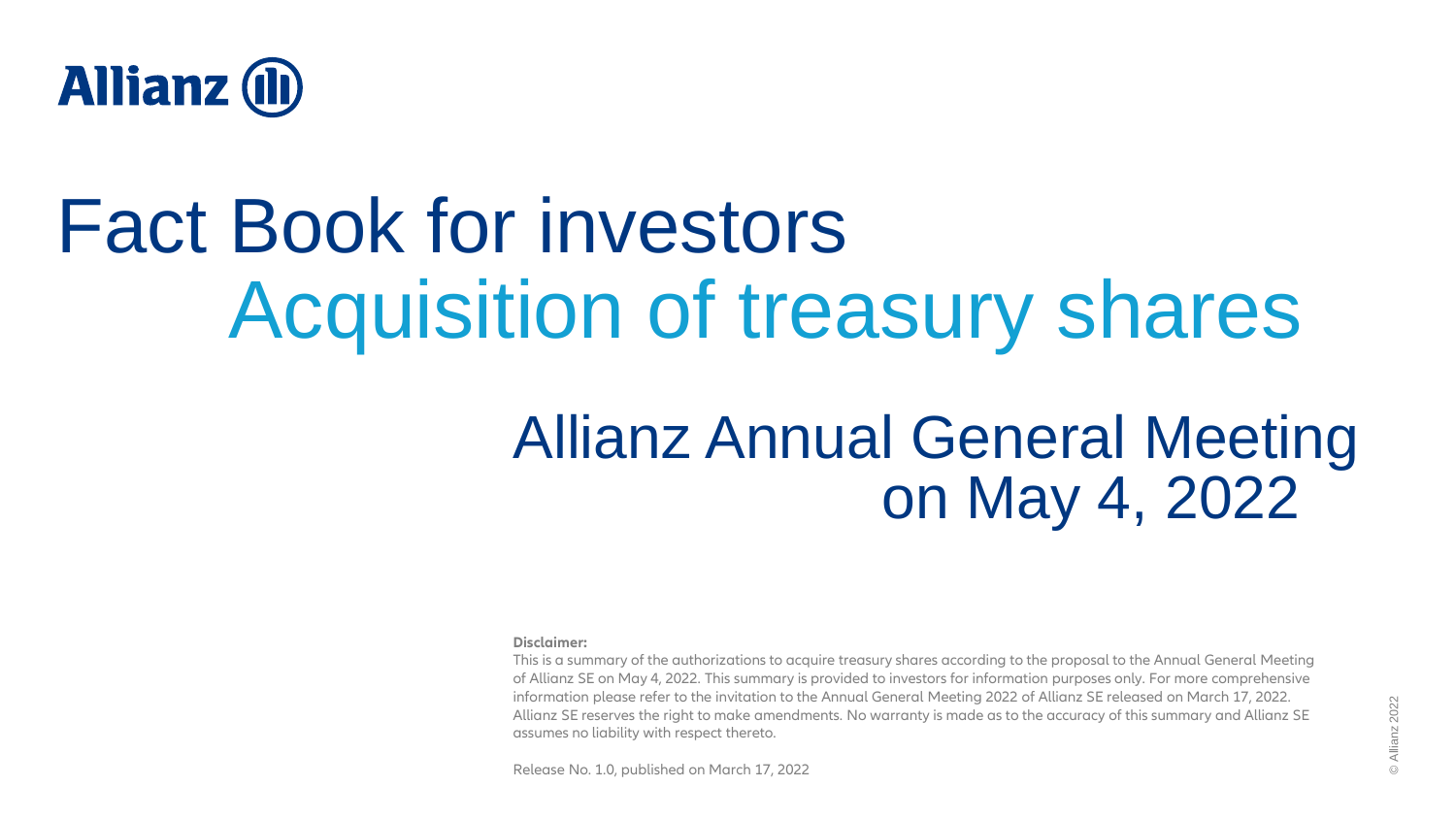## Table of contents



[Agenda Items](#page-2-0) [New authorizations](#page-3-0)

3

4

1

2

[Utilization of previous authorizations](#page-4-0)

**[Rationale](#page-6-0)** 

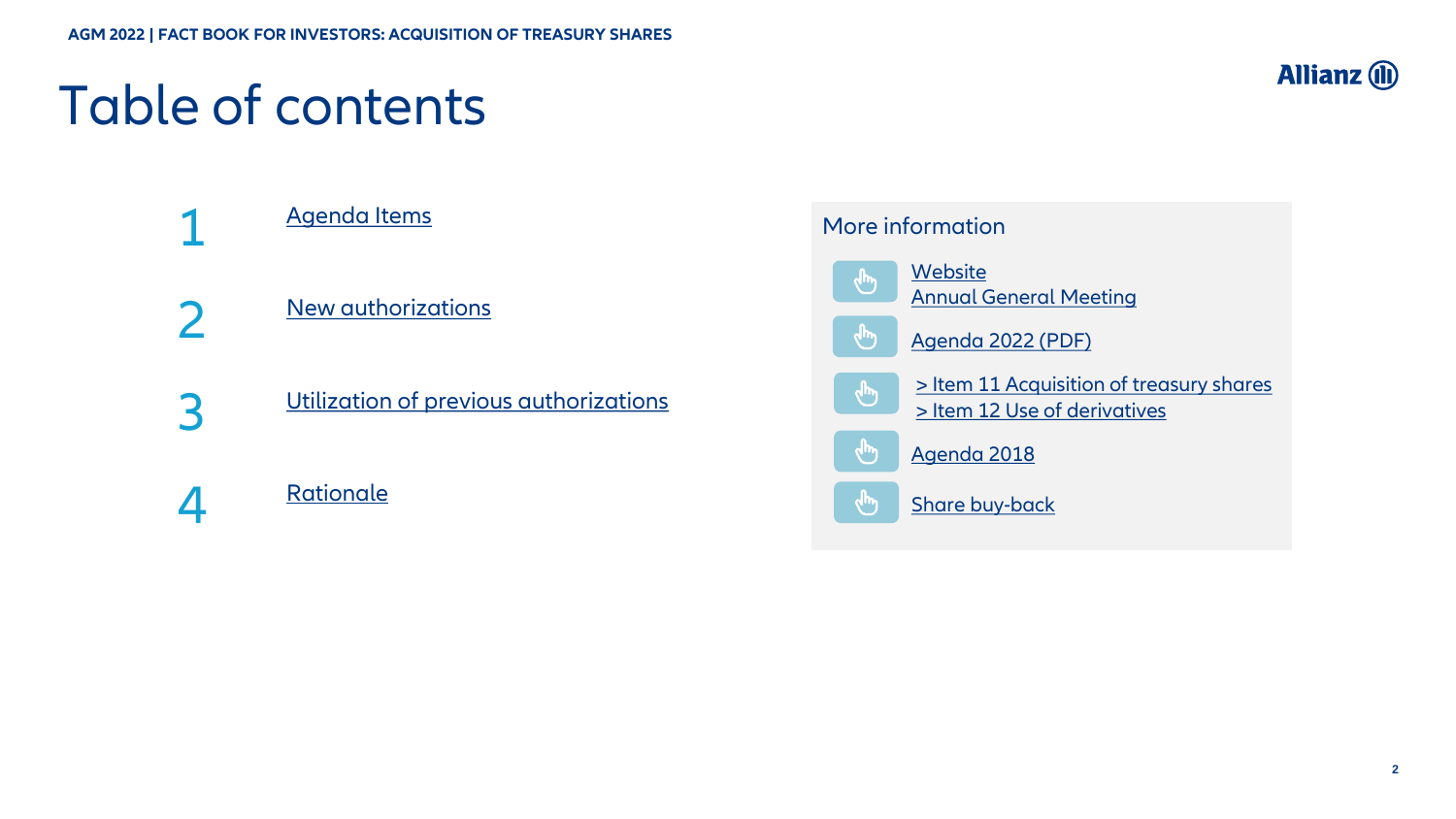## <span id="page-2-0"></span>1 Agenda items for the share buy-back

## Acquisition of treasury shares

ITEM**11**

ITEM**12**

Authorization to acquire treasury shares pursuant to § 71 (1) no. 8 AktG and to their utilization with the authorization to exclude shareholders' subscription rights

Authorization to use derivatives in connection with the acquisition of treasury shares pursuant to § 71 (1) no. 8 AktG and to acquire treasury shares via multilateral trading facilities

## What is it about?

• Item 11 of the agenda authorizes the Company **to acquire treasury shares**, item 12 of the agenda regulates the possibility of the acquisition using derivatives and acquisition via multilateral trading facilities.

**Allianz (II** 

- The authorization to **use derivatives and to purchase via multilateral trading facilities** (i.e. outside of stock exchanges) proposed under item 12 are additional variants within the specified acquisition framework of item 11.
- These are **standard authorizations** as part of capital management, which must be renewed regularly due to their limited term.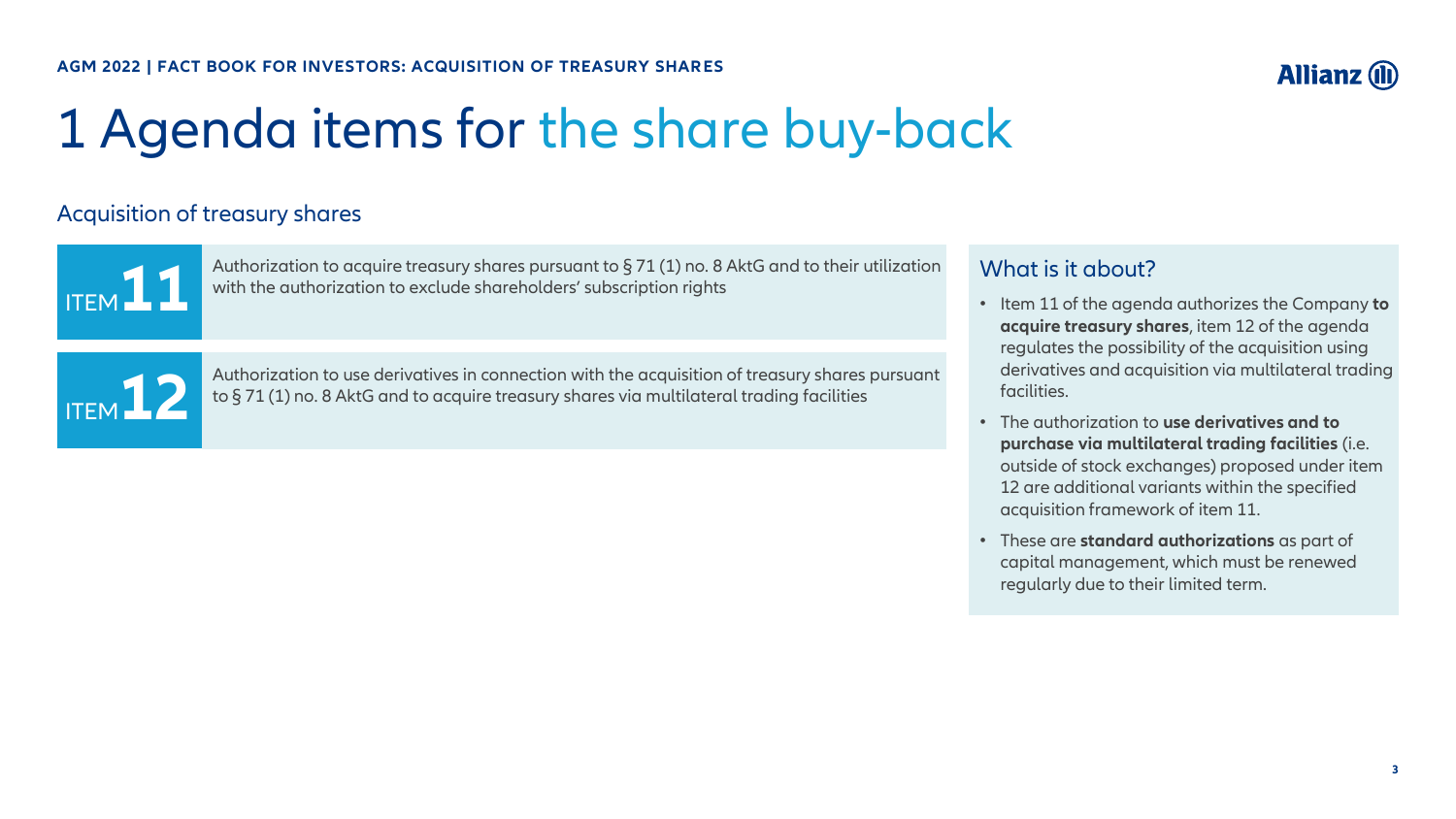# <span id="page-3-0"></span>2 New authorizations to buy back shares

| <b>Volume:</b><br>max. 10% of share capital                                                                                                                                                          | Term:<br>3 years (until May 3, 2025)                                                                                                                                                                                                                 |
|------------------------------------------------------------------------------------------------------------------------------------------------------------------------------------------------------|------------------------------------------------------------------------------------------------------------------------------------------------------------------------------------------------------------------------------------------------------|
| Item 11                                                                                                                                                                                              | Item 12                                                                                                                                                                                                                                              |
| <b>Asked price</b><br>Buy-back through a stock exchange:<br><b>Price range:</b><br>Reference price +10% / -10%<br><b>Reference price:</b><br>Xetra opening auction price on the day<br>of trading    | <b>Use of derivatives</b><br><b>Volume:</b><br>max. 5% of share capital<br><b>Price range:</b><br>Share price +10% / -10%                                                                                                                            |
| Buy-back through public tender offer:<br><b>Price range:</b><br>Reference price +10% / -20%<br><b>Reference price:</b><br>Xetra closing price on the 3rd trading<br>day prior to public announcement | New: Buy-back through multilateral trading<br>facilities<br>(analog to the acquisition via stock exchange):<br><b>Price range:</b><br>Reference price +10% / -10%<br><b>Reference price:</b><br>Xetra opening auction price on the day of<br>trading |

## The new authorizations correspond in the main aspects to the existing ones.

- The existing authorizations were approved by the Annual General Meeting 2018 with **approval rates** of 90.89% (acquisition of treasury shares) and 90.80% (use of derivatives) and are limited until May 8, 2023. They will be **cancelled** upon the new authorizations taking effect.
- The shares can be used, among other things, for the issuance of **employee shares**.
- A new feature is the possibility of purchase through **multilateral trading facilities**. This takes into account the development that a growing proportion of trading is taking place over the counter.
- The authorization to acquire treasury shares for trading purposes, which was submitted to the shareholders for approval in the past, is no longer required as corresponding business models no longer exist.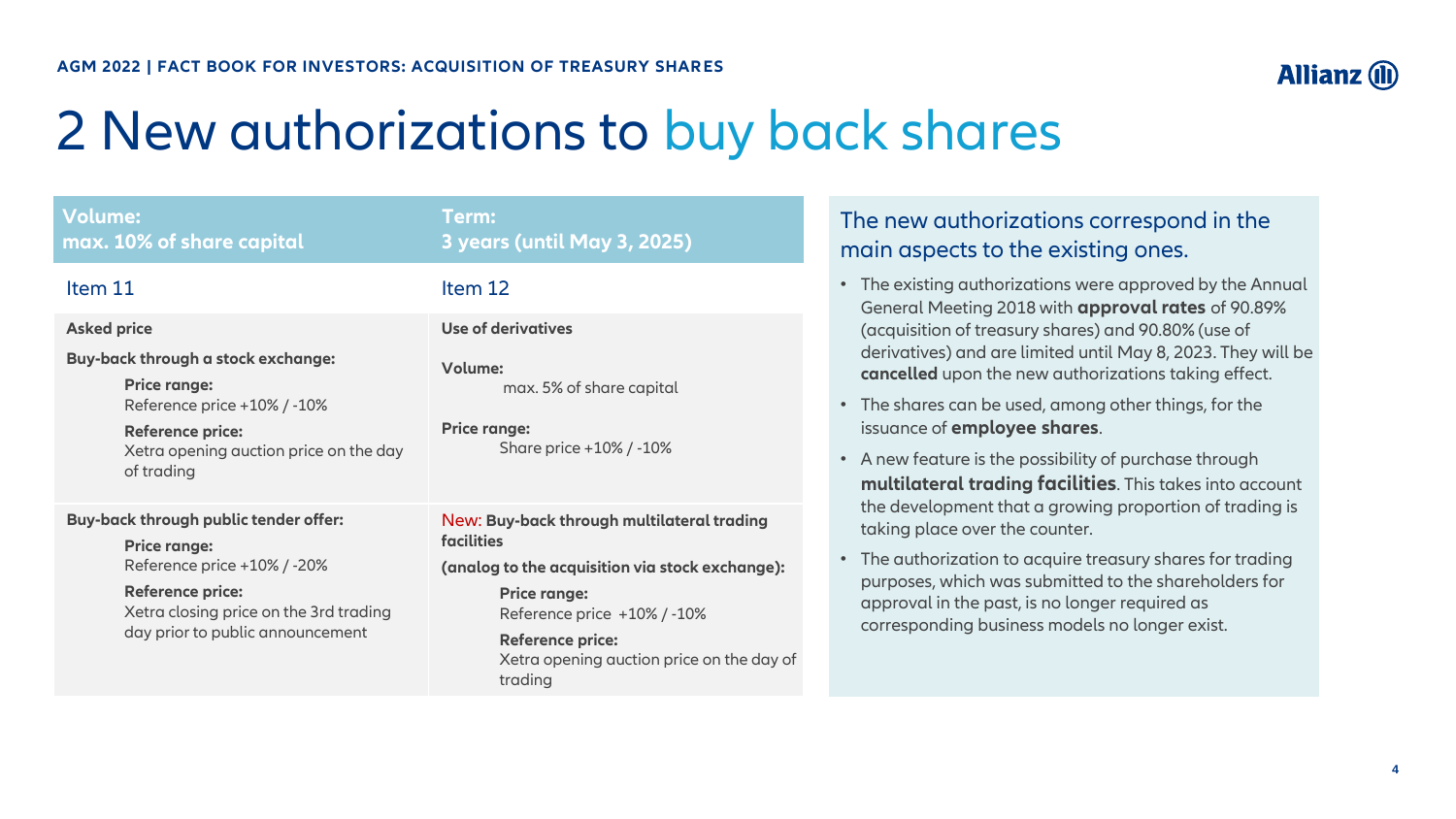## **Allianz (i)**

# <span id="page-4-0"></span>3 Utilization of previous authorizations 1/2

For the share buy-back programs carried out since 2017, Allianz has made use of the authorization granted by the Annual General Meeting of 2018 as well as the previous authorization from 2014:

- Allianz repurchased a total of around **48 million shares** for around **9 billion euros** from 2017 to 2021 as part of share buy-back programs.
- Around **60%** of the authorization provided for this purpose in 2014 was utilized and around **50%** of the authorization provided for in 2018 (until December 31, 2021) was utilized.
- The share buy-backs are in addition to an attractive **[dividend policy](https://www.allianz.com/en/investor_relations/share/dividend.html#policy)**. For fiscal years 2017 to 2021, cumulative **[dividends](https://www.allianz.com/en/investor_relations/share/dividend.html#history)** amounted to 19.5 billion euros, which puts Allianz at the top of dividend payers in Germany. The dividend rose from 8.00 euros for 2017 to 10.80 euros for 2021.
- The **Allianz share price** rose by an average of 5.7% per year during this period, from 157.00 euros on December 31, 2016, to 207.65 euros on December 31, 2021.
- On February 17, 2022, Allianz decided on a **further share buy-back program of up to 1 billion euros**.

## Utilization for employee shares



- Furthermore, in 2020 and 2021, an additional 352,805 and 667,900 shares, respectively, were acquired for the purpose of issuance to employees.
- As a rule, Allianz employees receive an annual offer to subscribe for Allianz SE shares at special conditions. In 2021, more than **30 thousand employees**  from **41 countries** subscribed for employee shares.
- In total, approximately **86 thousand employees**, retired employees and representatives (sales force) hold **1.6%** of Allianz shares.
- Under the employee stock purchase program, for every 3 euros invested, an employee receives 1 additional euro from the Company in the form of so-called matching shares. This corresponds to a **discount of 25%**.
- In order to underpin the employees' longer-term interest in the success of Allianz, the **vesting period is 3 years**.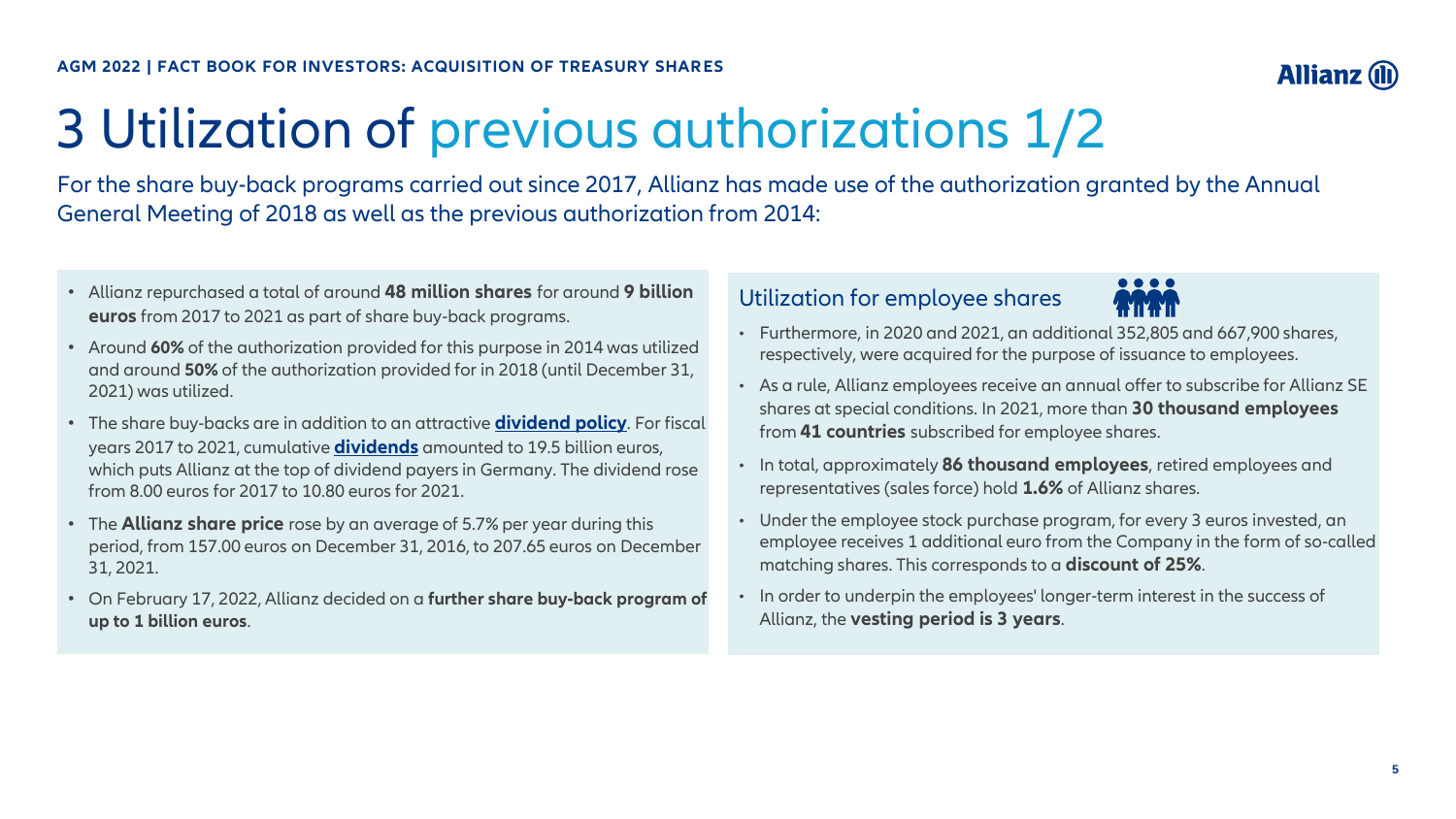**AGM 2022 | FACT BOOK FOR INVESTORS: ACQUISITION OF TREASURY SHARES** 

# 3 Utilization of previous authorizations 2/2

## Completed share buy-back programs 2017 to 2021



The figure "Portion of share capital" (in %) refers in each case to the number of shares issued as of December 31 of the previous year. For the total "11%" it refers to the initial value before the start of the share buy-back programs as of December 31, 2016 (457,000,000 shares).

**Allianz (II)**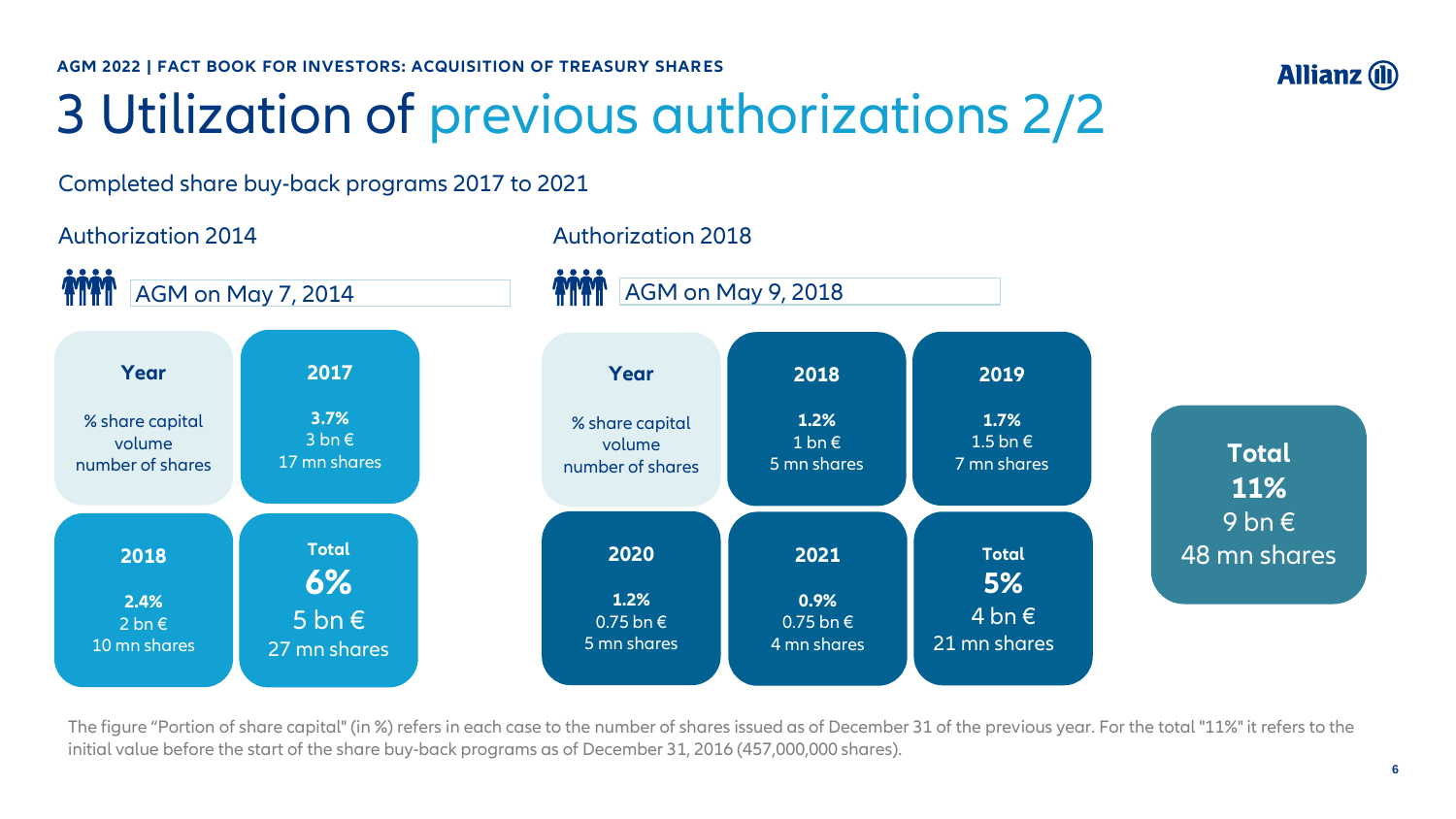# <span id="page-6-0"></span>4 Rationale

### Items 11, 12

- Alongside the dividend and growth strategy, share buy-backs are an elementary **component of Allianz SE's disciplined capital management**.
- Allianz thus returns unneeded capital to shareholders in a flexible manner. The implementation of share buy-back programs is flexible in terms of timing, the scope of the programs is scalable and they can - depending on their design - be suspended or terminated prematurely, as was the case in 2020 at the beginning of the **Corona crisis**. Share buy-backs increase earnings per share and reduce the number of shares entitled to dividends.
- The authorization to buy back shares is, like the authorizations to increase capital, an **"anticipatory resolution"** on the basis of which the Board of Management can decide on the specific implementation during the term of the authorization without having to convene an extraordinary Annual General Meeting. The Company is thus in a position to flexibly structure its capital management.
- The requirements and restrictions contained in the authorization, in particular the upper and lower price limits, ensure that share buy-backs are carried out at market conditions.
- Share buy-backs are an implicit part of our "**Simplicity at scale"** [strategy](https://www.allianz.com/en/about-us/strategy-values/strategy.html) (2021-2024) by supporting the achievement of the following financial targets:
	- Annual earnings per share (EPS) growth of 5-7% on average.
	- Achieve a return on equity (RoE) of 13%.
- Share buy-backs, like the dividend policy, are subject to the condition of a sustainable **Solvency II capital ratio of over 150%** (excluding transitional measures / so-called "transitionals" granted temporarily by the insurance regulator).

#### Item 12

- The acquisition of treasury shares using **derivatives** and the equation of **acquisition via multilateral trading facilities** with acquisition via the stock exchange represents **an important addition** to the range of instruments used to buy back shares.
- This gives the Company the opportunity to structure the acquisition of treasury shares in the best possible way. For example, it may be advantageous for the Company and its shareholders to structure the buy-back, e.g. by means of call options, instead of acquiring shares in the Company directly.

**Allianz**